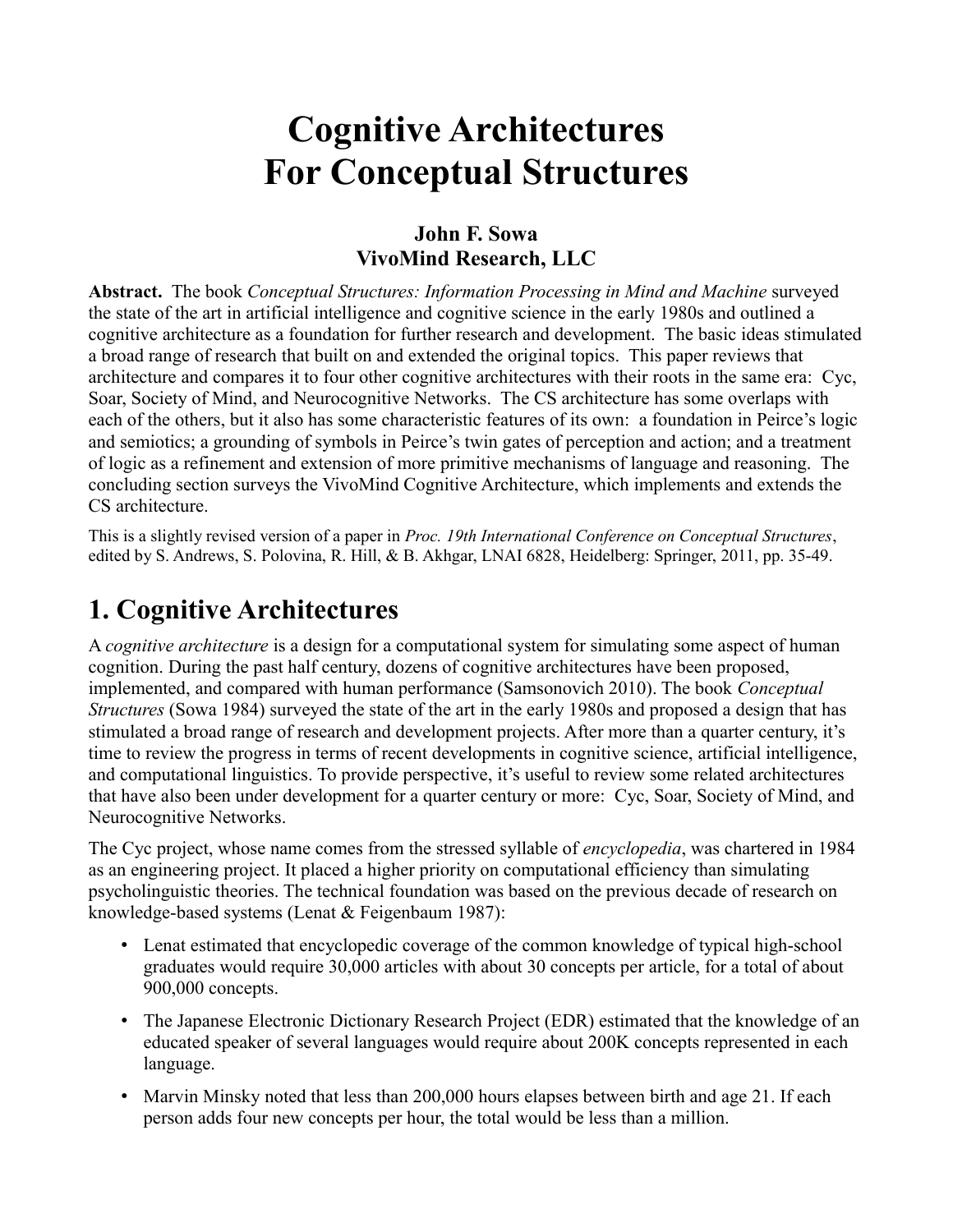All three estimates suggested that human-level cognition could be achieved with a knowledge base of about a million concept definitions. At a cost of \$50 per definition, Lenat and Feigenbaum believed that the project could be finished in one decade for \$50 million and less than two person-centuries of work.

After the first five years, Cyc had become an informal system of frames with heuristic procedures for processing them (Lenat & Guha 1990). But as the knowledge base grew, the dangers of contradictions, spurious inferences, and incompatibilities became critical. The developers decided to design a more structured representation with more systematic and tightly controlled procedures. Eventually, the CycL language and its inference engines evolved as a superset of first-order logic with extensions to support defaults, modality, metalanguage, and higher-order logic. An important innovation was a context mechanism for partitioning the knowledge base into a basic core and an open-ended collection of independently developed *microtheories* (Guha 1991).

After the first 25 years, Cyc grew far beyond its original goals: 100 million dollars had been invested in 10 person-centuries of work to define 600,000 concepts by 5 million axioms organized in 6,000 microtheories. Cyc can also access relational databases and the Semantic Web to supplement its own knowledge base. For some kinds of reasoning, Cyc is faster and more thorough than most humans. Yet Cyc is not as flexible as a child, and it can't read, write, or speak as well as a child. It has not yet reached the goal of acquiring new knowledge by reading a textbook and generating rules and definitions in CycL.

Unlike the engineering design for Cyc, the Soar design was based on "a unified theory of cognition" (Newell 1990), which evolved from four decades of earlier research in AI and cognitive science: the General Problem Solver as "a program that simulates human thought" (Newell & Simon 1961) and production rules for simulating "human problem solving" (Newell & Simon 1972). The foundations for Soar are based on the earlier mechanisms: production rules for procedural knowledge; semantic networks for declarative knowledge; and learning by building new units called *chunks* as assemblies of earlier units. Declarative knowledge can be stored in either long-term memory (LTM) or short-term (working) memory. It can represent semantic knowledge about concept definitions or episodic knowledge about particular instances of objects or occurrences. More recent extensions (Laird 2008) have added support for emotions and iconic memory for uninterpreted imagery.

In the books *Society of Mind* and *Emotion Engine*, Minsky (1986, 2006) presented a cognitive architecture that he had developed in five decades of research and collaboration with students and colleagues. In a review of Minsky's theories, Singh (2003) compared the Society of Mind to the Soar architecture:

To the developers of Soar, the interesting question is what are the least set of basic mechanisms needed to support the widest range of cognitive processes. The opposing argument of the Society of Mind theory is that the space of cognitive processes is so broad that no particular set of mechanisms has any special advantage; there will always be some things that are easy to implement in your cognitive architecture and other things that are hard. Perhaps the question we should be asking is not so much how do you unify all of AI into one cognitive architecture, but rather, how do you get several cognitive architectures to work together?

That question is the central theme of Minsky's books, but Singh admitted that the complexity of the ideas and the lack of detail has discouraged implementers: "While Soar has seen a series of implementations, the Society of Mind theory has not. Minsky chose to discuss many aspects of the theory but left many of the details for others to fill in. This, however, has been slow to happen."

Neurocognitive networks were developed by the linguist Sydney Lamb (1966, 1999, 2004, 2010), who had written a PhD dissertation on native American languages, directed an early project on machine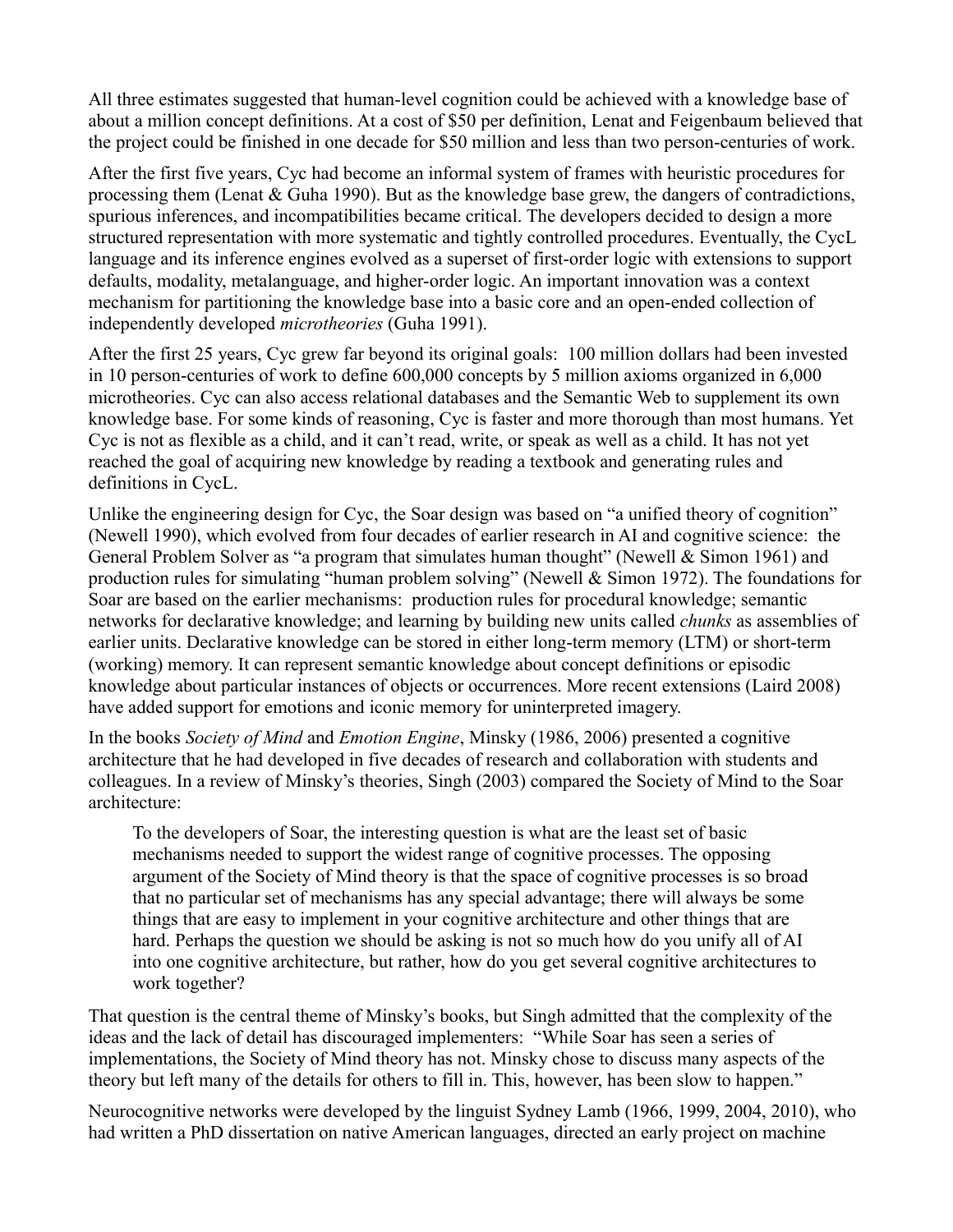translation, developed a theory of *stratificational grammar*, and spent five decades in studying and collaborating with neuroscientists. Lamb's fundamental assumption is that all knowledge consists of connections in networks and all reasoning is performed by making, strengthening, or weakening connections. That assumption, with variations, was the basis for his linguistic theories in the 1960s and his most recent neurocognitive networks. Lamb avoided the symbol-grounding problem by a simple ploy: he didn't assume any symbols — the meaning of any node in a network is purely determined by its direct or indirect connections to sensory inputs and motor outputs. Harrison (2000) implemented Lamb's hypothesis in the PureNet system and showed that it made some cognitively realistic predictions.

The *Conceptual Structures* book discussed early work by the developers of these four systems, but the influences were stronger than mere citations. The first version of conceptual graphs was written in 1968 as a term paper for Minsky's AI course at MIT. Among the topics in that course were the General Problem Solver and the semantic networks by Quillian (1966), whose advisers were Newell and Simon. The early cognitive influences evolved from another term paper written in 1968 for a psycholinguistics course at Harvard taught by David McNeill (1970). The first published paper on conceptual graphs (Sowa 1976) was written at IBM, but influenced by the research at Stanford that led to Cyc. One of the early implementations of CGs (Sowa & Way 1986) used software that evolved from the dissertation by Heidorn (1972), whose adviser was Sydney Lamb. The goal for conceptual structures was to synthesize all these sources in a psychologically realistic, linguistically motivated, logically sound, and computationally efficient cognitive architecture.

### **2. The CS Cognitive Architecture**

The cognitive architecture of the *Conceptual Structures* book overlaps some aspects of each of the four architectures reviewed in Section 1. That is not surprising, since the founders of each had a strong influence on the book. But the CS architecture also has some unique features that originated from other sources:

- The first and most important is the logic and semiotics of Charles Sanders Peirce, who has been called "the first philosopher of the 21st century." His ideas and orientation have influenced the presentation and organization of every aspect of the book and every feature that makes it unique.
- The second feature, which follows from Peirce and which is shared with Lamb, is to ground the symbolic aspects of cognition in the "twin gates" of perception and action. Chapter 2 begins with perception, and Chapter 3 treats conceptual graphs as a special case of perceptual graphs. The ultimate goal of all reasoning is purposive action.
- The third, which also originates with Peirce, is to treat logic as a branch of semiotics. Although some sentences in language can be translated to logic, the semantic foundation is based on prelinguistic mechanisms shared with the higher mammals. (Sowa 2010)
- The fourth, which originated in skepticism about AI before I ever took a course in the subject, is a critical outlook on the often exaggerated claims for the latest and greatest technology. It appears in a strong preference for Wittgenstein's later philosophy, in which he criticized his first book and the assumptions by his mentors Frege and Russell. That skepticism is the basis for the concluding Chapter 7 on "The Limits of Conceptualization." It also appears in later cautionary lectures and writings about "The Challenge of Knowledge Soup" (Sowa 2005).
- Finally, my preference for a historical perspective on every major topic helps avoid passing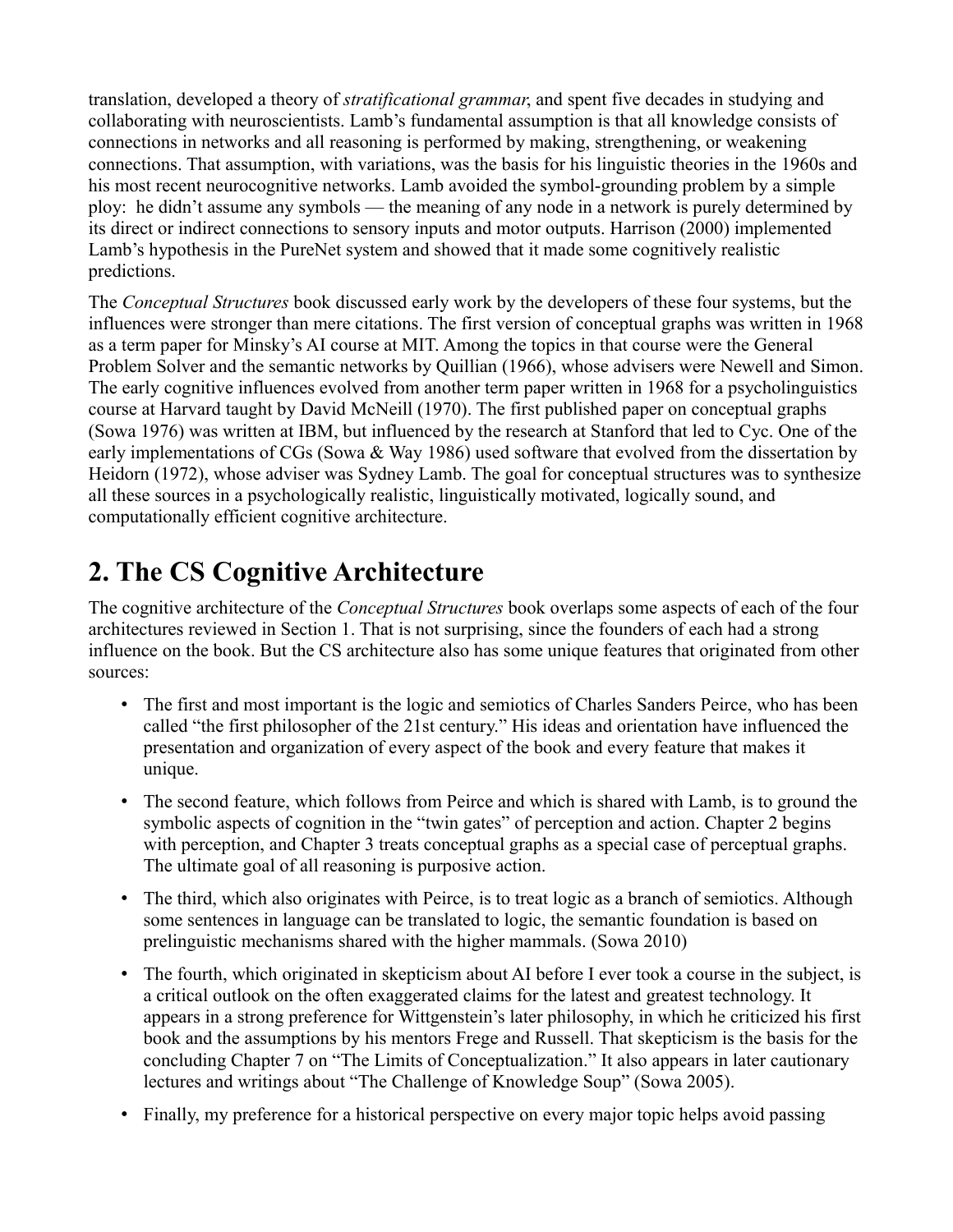fads. Some so-called innovations are based on ideas that are as old as Aristotle and his sources, many of which came, directly or indirectly, from every civilization in Asia and Africa.

Figure 1 is a copy of Figure 2.2 in the CS book. It illustrates the hypothesis that the mechanisms of perception draw upon a stock of previous *percepts* to interpret incoming sensory *icons*. Those icons are uninterpreted input in the sensory projection areas of the cortex. The percepts are stored in LTM, which is also in an area of the cortex close to or perhaps identical with the same projection area. Percepts may be exact copies of earlier icons or parts of icons. But they could also be copies or parts of copies of a previous *working model*, which is assembled as an interpretation of the current sensory input.



**Figure 1. Mechanisms of Perception**

The working model in Figure 1 is either an interpretation of sensory input or a mental model that has the same neural representation. The following quotation explains Figure 1:

- "The associative comparator searches for available percepts that match all or part of an incoming sensory icon. Attention determines which parts of a sensory icon are matched first or which classes of percepts are searched.
- The assembler combines percepts from long-term memory under the guidance of schemata. The result is a working model that matches the sensory icons. Larger percepts assembled from smaller ones are added to the stock of percepts and become available for future matching by the associative comparator.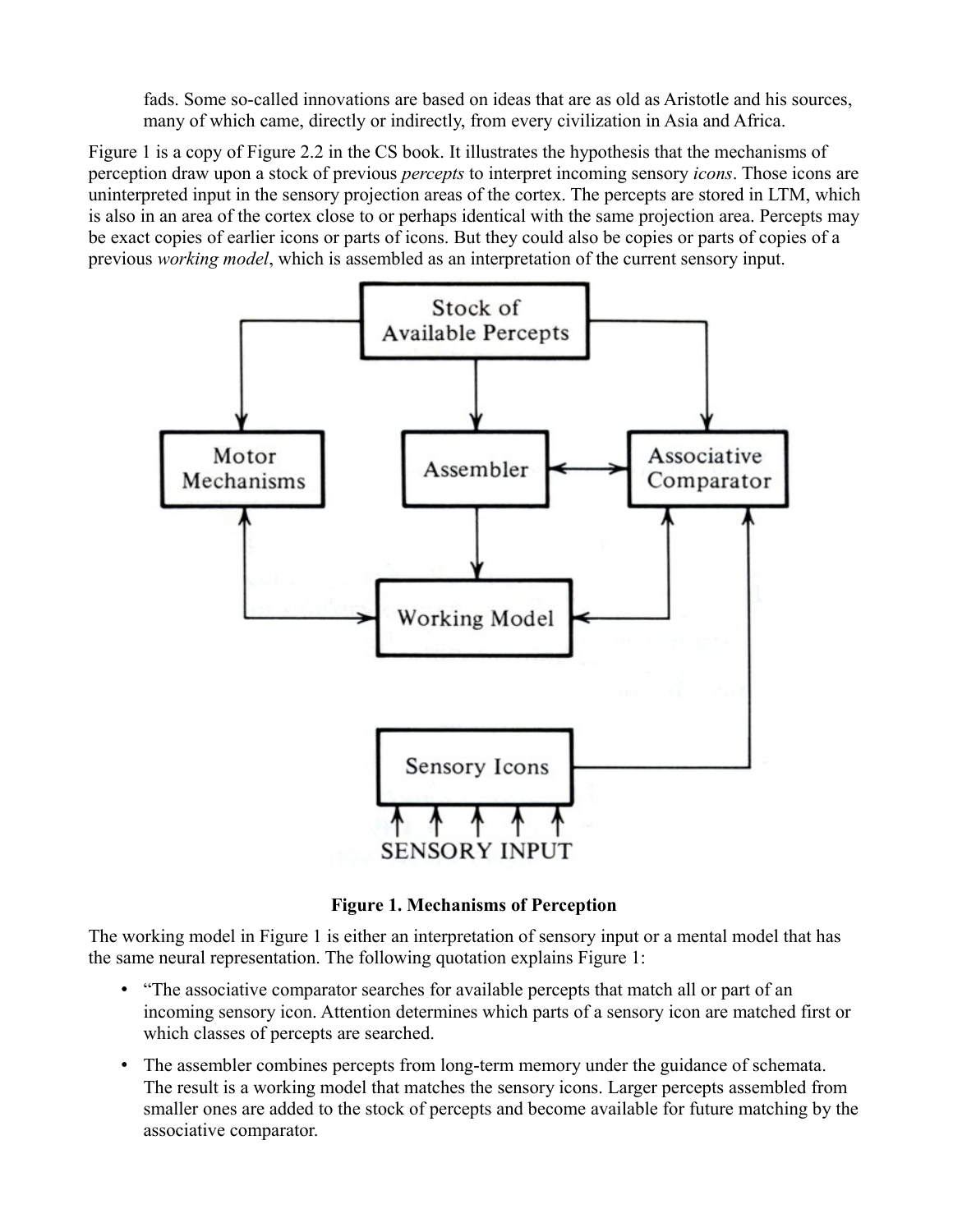• Motor mechanisms help the assembler construct a working model, and they, in turn, are directed by a working model that represents the goal to be achieved" (Sowa 1984:34).

The world is a continuum, and image-like percepts can preserve that continuity. But the vocabularies of all languages contain a discrete set of words or *morphemes*. The CS book emphasized the need to represent and reason about both: "To deal with language and imagery, concepts must be associated with both words and percepts. David Waltz (1981), who has done research on both computer vision and natural language processing, has been seeking a uniform underlying representation. He cited the following examples:

*My dog bit the mailman's leg. My dachshund bit the mailman's ear. My doberman bit the mailman's ear.*

To understand the first sentence, no images are necessary. For the second one, people wonder how the dachshund could reach so high. But the third sentence is reasonable because a doberman is a much larger dog. Waltz argued that the brain must use visual and spatial mechanisms for interpreting such sentences. Although people may not have conscious images of the dachshund and doberman, they must use some sort of spatial processing." Figure 2 introduces conceptual graphs as "a universal, languageindependent deep structure" that relates perception to language. "When a person sees a cat sitting on a mat, perception maps the image into a conceptual graph. A person who is bilingual in French and English may say, in speaking French, *Je vois un chat assis sur une natte*. In describing the same perception in English, the person may say *I see a cat sitting on a mat*. The same conceptual graph, which originates in a perceptual process, may be mapped to either language." (Sowa 1984:38)



**Figure 2. Relating percepts to concepts to languages**

The assumption that the same concepts map to and from English and French words requires some qualification. Paradis (2009) pointed out that no two bilingual speakers have exactly the same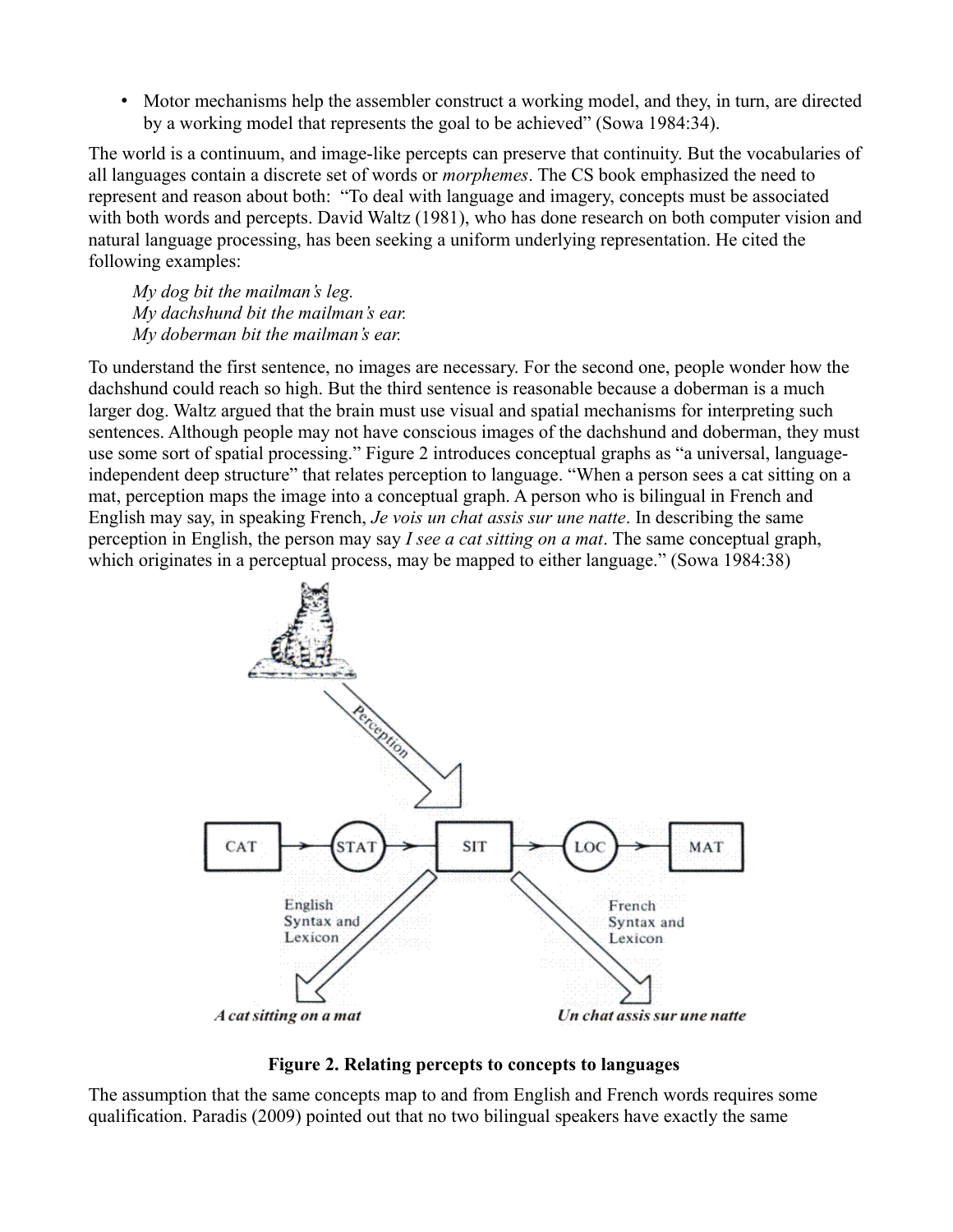experiences with both languages. Figure 2 would be approximately correct for a native English speaker who learned French in school by mapping French words to concepts that were acquired in English.

Instead of assuming distinct mechanisms for propositions and mental imagery, Chapter 3 adds the assumption that the propositional representation in *conceptual graphs* is part of the same construction: "Perception is the process of building a *working model* that represents and interprets sensory input. The model has two components: a sensory part formed from a mosaic of *percepts*, each of which matches some aspect of the input; and a more abstract part called a *conceptual graph*, which describes how the percepts fit together to form the mosaic. Perception is based on the following mechanisms:

- Stimulation is recorded for a fraction of a second in a form called a *sensory icon*.
- The *associative comparator* searches long-term memory for percepts that match all or part of an icon.
- The *assembler* puts the percepts together in a working model that forms a close approximation to the input. A record of the assembly is stored as a conceptual graph.
- Conceptual mechanisms process *concrete concepts* that have associated percepts and *abstract concepts* that do not have any associated percepts.

When a person sees a cat, light waves reflected from the cat are received as a sensory icon *s*. The associative comparator matches *s* either to a single cat percept *p* or to a collection of percepts, which are combined by the assembler into a complete image. As the assembler combines percepts, it records the percepts and their interconnections in a conceptual graph. In diagrams, conceptual graphs are drawn as linked boxes and circles. Those links represent logical associations in the brain, not the actual shapes of the neural excitations." (Sowa 1984:69-70)

The CS book cited a variety of psychological and neural evidence, which is just as valid today as it ever was. But much more evidence has been gathered, and the old evidence has been interpreted in new ways. The primary hypothesis illustrated by Figure 1 has been supported: the mechanisms of perception are used to build and reason about mental models, and conceptual structures are intimately related to perceptual structures. That assumption has been supported by abundant evidence from both psychological and neural sources (Barsalou 2009). The assumption that percepts can be related to one another by graphs is sufficiently general that it can't be contradicted. But the more specific assumption that those graphs are the same as those used for logic, language, and reasoning requires further research to fill in the details. The framework is sound, but the developments of the past quarter century have raised more issues to explore and questions to ask.

## **3. Neural and Psycholinguistic Evidence**

Many of the controversies about implementing NLP systems are related to issues about how the human brain processes language. Figure 2 shows the left hemisphere of the brain; the base drawing was copied from Wikipedia, and the labels come from a variety of sources, of which MacNeilage (2008) is the most useful. Broca's area and Wernicke's area were the first two areas of the human brain recognized as critical to language. Lesions to Broca's area impair the ability to generate speech, but they cause only a minor impairment in the ability to recognize speech. Significantly, the impairment in recognition is caused by an inability to resolve ambiguities that depend on subtle syntactic features. Lesions to Wernicke's area impair the ability to understand language, but they don't impair the ability to generate syntactically correct speech. Unfortunately, that speech tends to be grammatical nonsense whose semantic content is incoherent.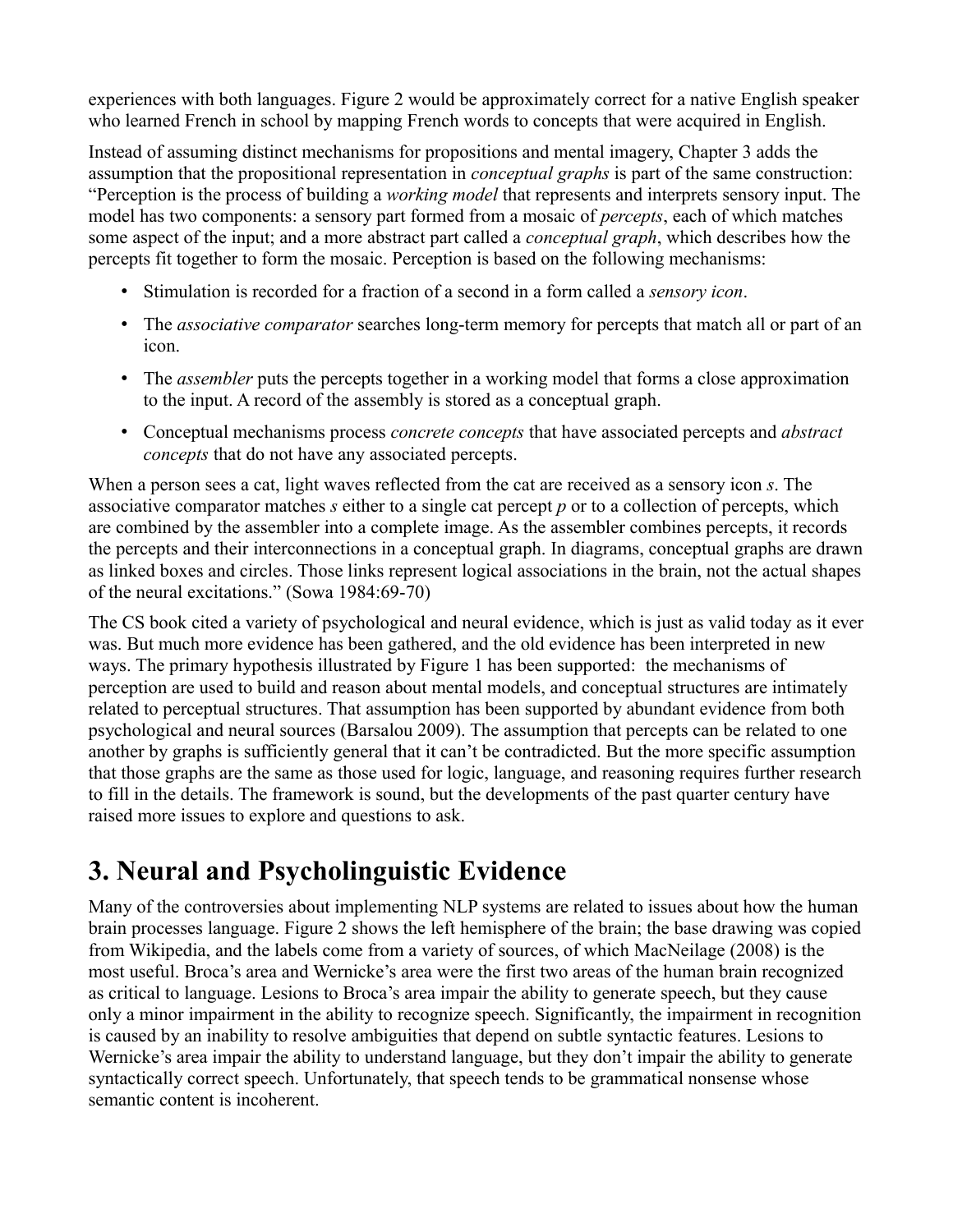

**Figure 2. Language areas of the left hemisphere**

The neural interconnections explain these observations: Wernicke's area is closely connected to the sensory projection areas for visual and auditory information. Wernicke's area is the first to receive speech input and link it to the store of semantic information derived from previous sensory input. Most of language can be interpreted by these linkages, even if Broca's area is damaged. Broca's area is close to the motor mechanisms for producing speech. It is responsible for fine-grained motions of various kinds, especially the detailed syntactic and phonological nuances in language generation. Lesions in Broca's area make it impossible to generate coherent syntactic structures and phonological patterns. For language understanding, Broca's area is not necessary to make semantic associations, but it can help resolve syntactic ambiguities.

These observations support the CS hypothesis that semantic-based methods are fundamental to language understanding. Wernicke's area processes semantics first, Broca's area operates in parallel to check syntax, and ambiguities in one can be resolved by information from the other. Meanwhile, the right hemisphere interprets pragmatics: emotion, prosody, context, metaphor, irony, and jokes, any of which could clarify, modify, or override syntax and semantics. Conflicts create puzzles that may require conscious attention (or laughter) to resolve.

The evidence also gives some support for the claim that generative syntax is independent of semantics (Chomsky 1957). Lesions in Broca's area impair the ability to generate grammatical speech, and lesions in Wernicke's area cause patients to generate grammatically correct, but meaningless sentences. But there is no evidence for the claim of an innate "universal grammar." Furthermore, the strong evidence for the importance of pragmatics suggests that Chomsky's emphasis on competence is more of a distraction than an aid to understanding cognition.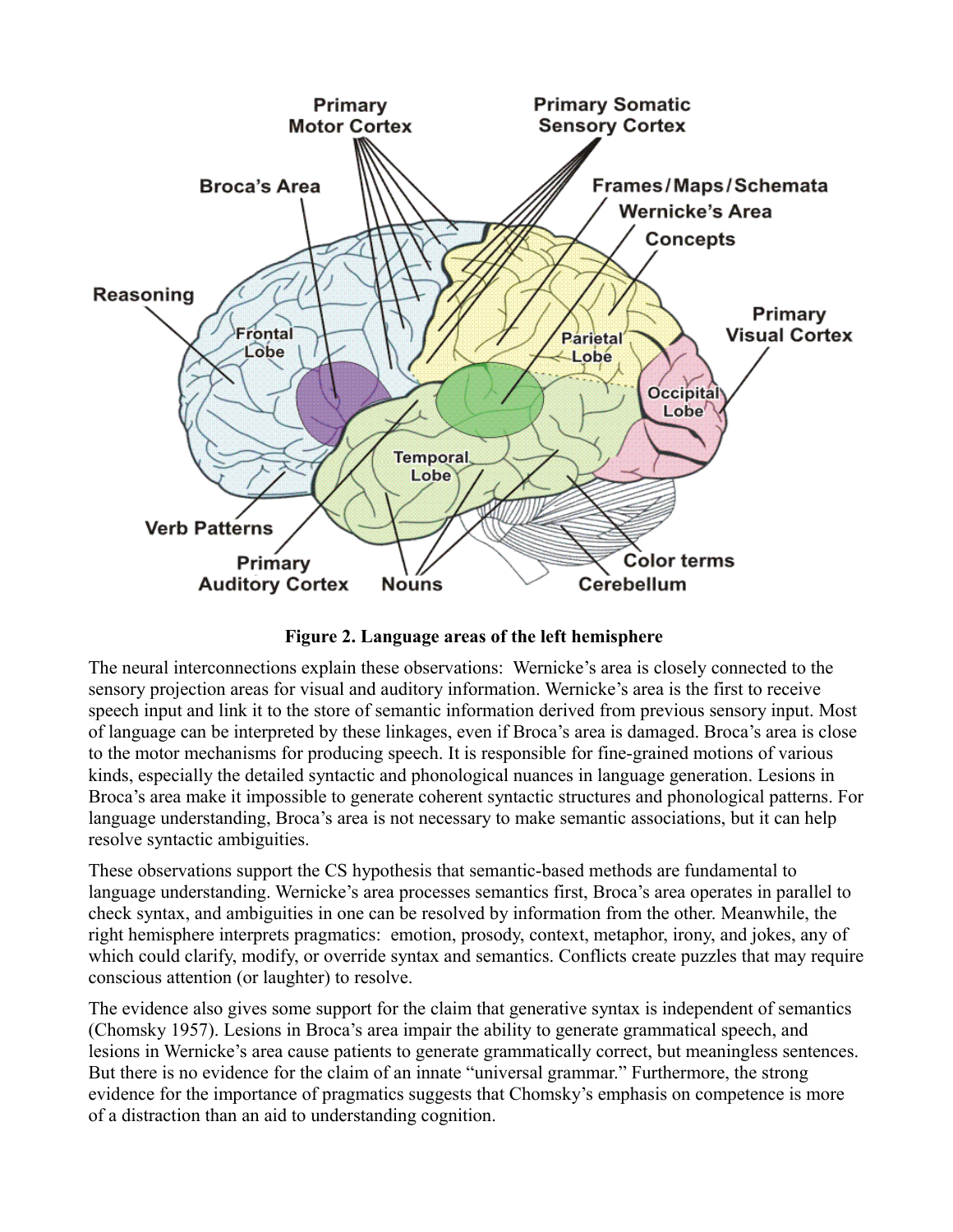MacNeilage (2008) and Bybee (2010) argued that the structural support required for language need not be innate. General cognitive abilities are sufficient for a child to learn the syntactic and semantic patterns. Some of the commonalities found in all languages could result from the need to convert the internal forms to and from the linear stream of speech. In evolutionary terms, the various language areas have different origins, and their functions have similarities to the corresponding areas in monkeys and apes. As Figure 2 shows, verbs are closely associated with motor mechanisms while nouns are more closely connected to perception. It suggests that the syntactic structure of verbs evolved from their association with the corresponding actions, but nouns have primarily semantic connections. Deacon (1997, 2004) argued that the cognitive limitations of infants would impose further constraints on the patterns common to all languages: any patterns that a highly distractible infant finds hard to learn will not be preserved from one generation to the next.



**Figure 3. Neurocognitive network for the word** *fork*

Figure 3 overlays the base drawing of Figure 2 with a network of connections for the word *fork* as proposed by Lamb (2010). The node labeled C represents the concept of a fork. It occurs in the parietal lobe, which is closely linked to the primary projection areas for all the sensory modalities. For the image of a fork, C is connected to node V, which has links to percepts for the parts and features of a fork in the visual cortex (occipital lobe). For the tactile sensation of a fork, C links to node T in the sensory area for input from the hand. For the motor schemata for manipulating a fork, C links to node M in the motor area for the hand. For the phonology for recognizing the word *fork*, C links to node PR in Wernicke's area. Finally, PR is linked to node PA for the sound /fork/ in the primary auditory cortex and to node PP in Broca's area for producing the sound.

The network in Figure 3 represents *semantic* or *metalevel* information about the links from a concept node C to associated sensory, motor, and verbal nodes. It shows how Lamb solves the symbolgrounding problem. Similar networks can link instance nodes to type nodes to represent *episodic* information about particular people, places, things, and events. Lamb's networks have many similarities to other versions of semantic networks, and they could be represented as conceptual graphs. CGs do have labels on the nodes, but those labels could be considered internal indexes that identify type nodes in Lamb's networks. Those networks, however, cannot express all the logical options of CGs, CycL, and other AI systems. Only one additional feature is needed to support them, and Peirce showed how.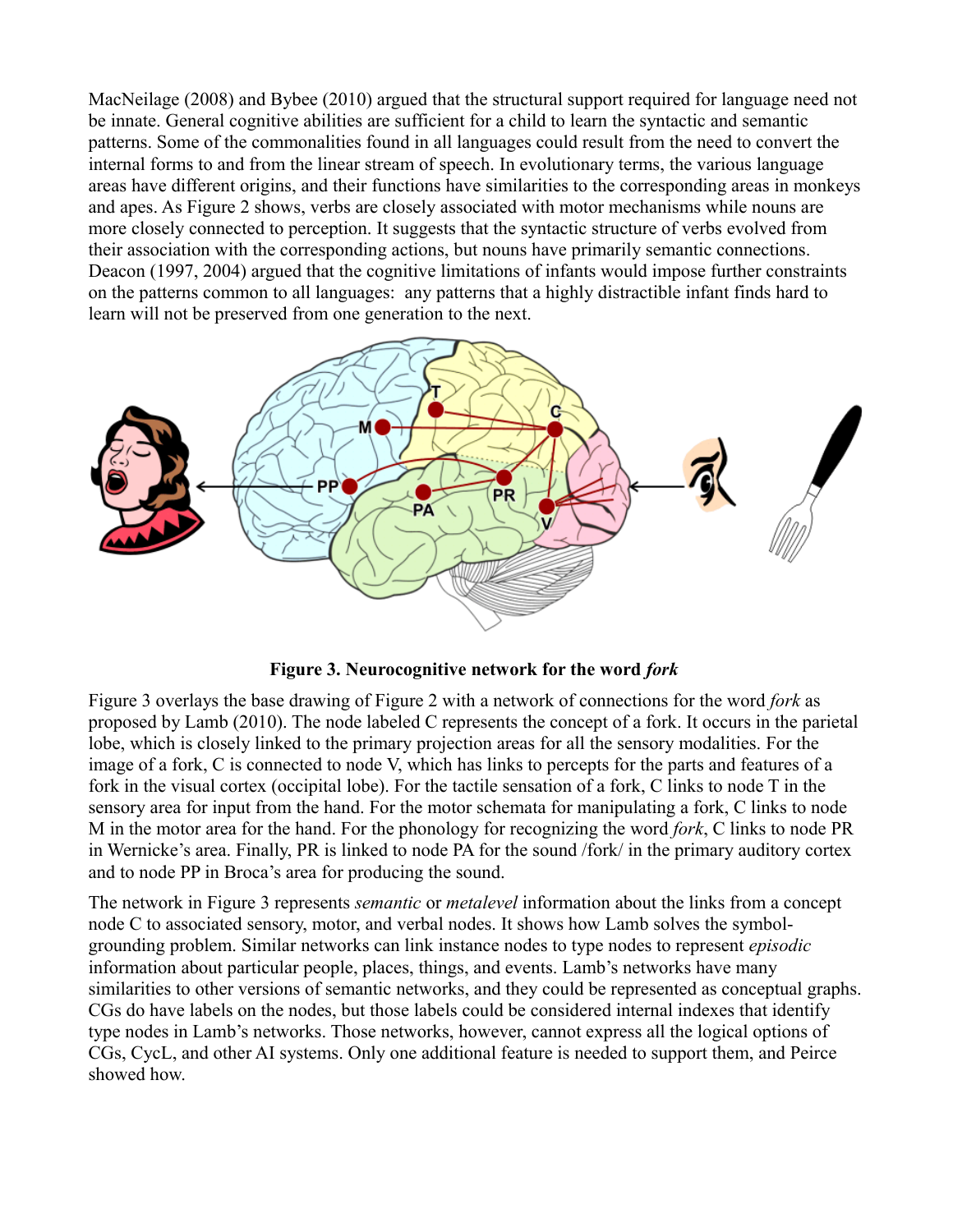#### **4. Peirce's Logic and Semiotics**

To support reasoning at the human level or at the level of Cyc and other engineering systems, a cognitive architecture requires the ability to express the logical operators used in ordinary language. Following are some sentences spoken by a child named Laura at age three (Limber 1973):

*Here's a seat. It must be mine if it's a little one. I want this doll because she's big. When I was a little girl I could go "geek-geek" like that. But now I can go "this is a chair."*

In these sentences, Laura correctly expressed possibility, necessity, tenses, indexicals, conditionals, causality, quotations, and metalanguage about her own language at different stages of life. She had a fluent command of a larger subset of intensional logic than Richard Montague formalized, but it's doubtful that her mental models would involve infinite families of possible worlds.

Lamb's neurocognitive networks can't express those sentences, but Peirce discovered a method for extending similar networks to express all of them. In 1885, he had invented the algebraic notation for predicate calculus and used it to express both first-order and higher-order logic. But he also experimented with graph notations to find a simpler way to express "the atoms and molecules of logic." His first version, called *relational graphs*, could express relations, conjunctions, and the existential quantifier. Following is a relational graph for the sentence *A cat is on a mat*: **Cat—On—Mat.** 

In this notation, a bar by itself represents existence. The strings **Cat**, **On**, and **Mat** represent relations. In combination, the graph above says that there exists something, it's a cat, it's on something, and the thing it's on is a mat. Peirce invented this notation in 1883, but he couldn't find a systematic way to express all the formulas he could state in the algebraic notation. In 1897, he finally discovered a simple method: use an oval to enclose any graph or part of a graph that is negated. Peirce coined the term *existential graph* for relational graphs with the option of using ovals to negate any part. Figure 4 shows some examples.



**Figure 4. Four existential graphs about pet cats.**

The first graph on the left of Figure 4 says that some cat is a pet. The second graph is completely contained in a shaded oval, which negates the entire statement. It says that no cat is a pet. The third graph negates just the pet relation. It says that some cat is not a pet. The fourth graph negates the third graph. The simplest way to negate a sentence is to put the phrase "It is false that" in front of it: *It is false that there exists a cat which is not a pet.* But that combination of two negations can be read in much more natural ways: with a conditional, *If there is a cat, then it is a pet*; or with a universal quantifier, *Every cat is a pet.* Both readings are logically equivalent.

In general, Peirce's relational graphs, when combined with ovals for negation, have the full expressive power of first-order logic. Peirce later experimented with other features to express higher-order logic, modal logic, and metalanguage. With these extensions, existential graphs (EGs) have the full expressive power of CycL and most other AI logics. The CS book adopted Peirce's EGs as the foundation for conceptual graphs. In effect, CGs are typed versions of EGs with some extra features. But every CG can be translated to a logically equivalent EG. For an introduction to EGs, CGs, and their rules of inference, see the article by Sowa (2009); for extensions to metalanguage and modality, see Sowa (2003, 2006).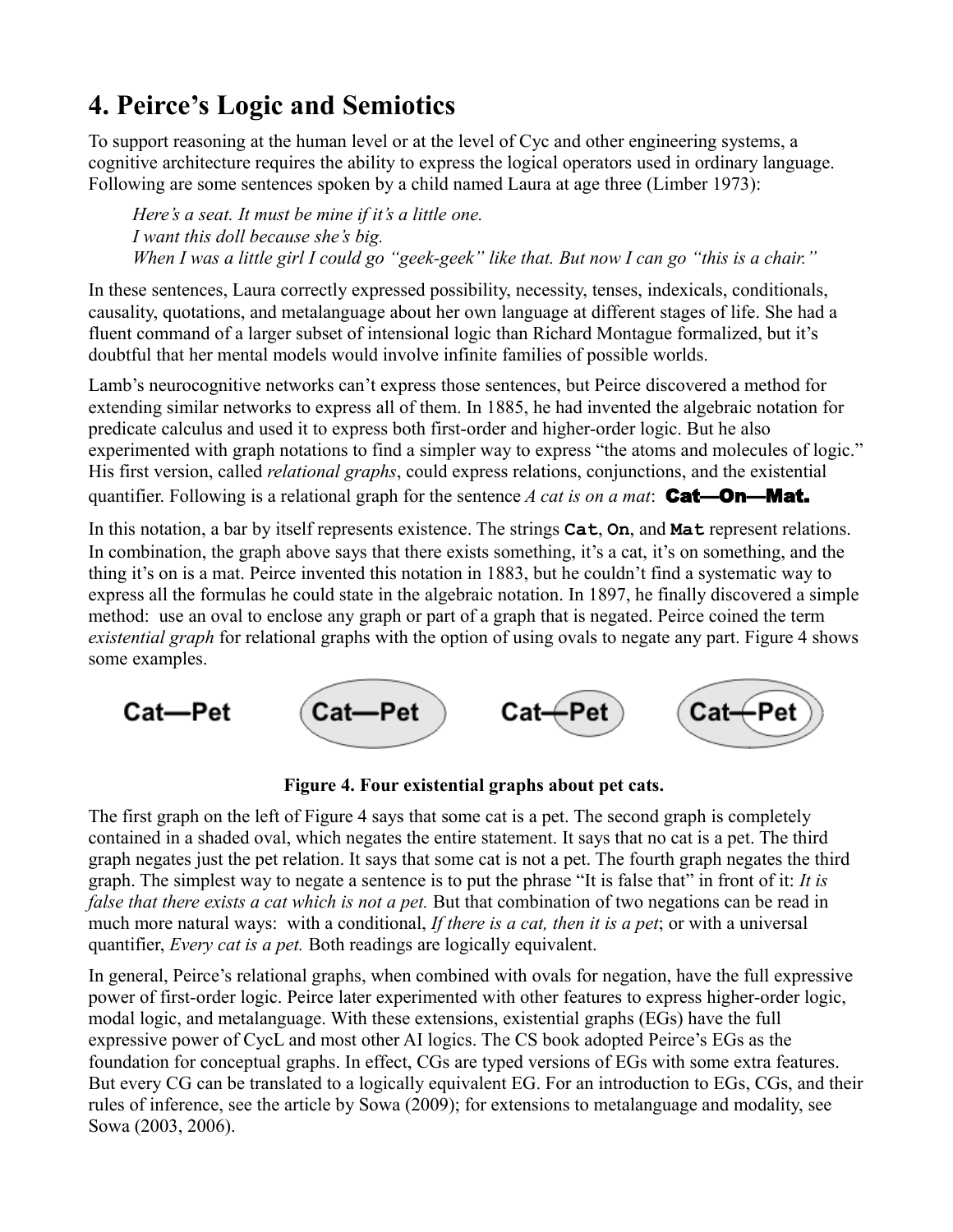Even more important than the notation, the EG rules of inference do not require the complex substitutions and transformations of predicate calculus. They perform only two kinds of operations: inserting a graph or subgraph under certain conditions; or the inverse operation of deleting a graph or a subgraph under opposite conditions. These rules are sufficiently simple that they could be implemented on networks like Lamb's with only the operations of making, strengthening, or weakening connections.

Peirce called EGs his "chef d'oeuvre" and claimed that the rules of inference for EGs represent "a moving picture of the mind in thought." After a detailed comparison of Peirce's EGs to current theories about mental models, the psychologist Johnson-Laird (2002) agreed:

Peirce's existential graphs are remarkable. They establish the feasibility of a diagrammatic system of reasoning equivalent to the first-order predicate calculus. They anticipate the theory of mental models in many respects, including their iconic and symbolic components, their eschewal of variables, and their fundamental operations of insertion and deletion. Much is known about the psychology of reasoning... But we still lack a comprehensive account of how individuals represent multiply-quantified assertions, and so the graphs may provide a guide to the future development of psychological theory.

Although Peirce is best known for his work on logic, he incorporated logic in a much broader theory of signs that subsumes all possible cognitive architectures within a common framework. Every thought, feeling, or perception is a sign. Semiotics includes neural networks because every signal that passes between neurons or within neurons is a sign. Even a single bacterium is a semiotic processor when it swims upstream in following a glucose gradient. But the most fundamental semiotic process in any life form is the act of reproducing itself by interpreting signs called DNA. Figure 5 illustrates the evolution of cognitive systems according to the sophistication of their semiotic abilities.



#### **Figure 5. Evolution of cognition**

The cognitive architectures of the animals at each stage of Figure 5 build on and extend the capabilities of the simpler stages. The worms at the top have rudimentary sensory and motor mechanisms connected by ganglia with a small number of neurons. A neural net that connects stimulus to response with just a few intermediate layers might be an adequate model. The fish brain is tiny compared to mammals, but it supports rich sensory and motor mechanisms. At the next stage, mammals have a cerebral cortex with distinct *projection areas* for each of the sensory and motor systems. It can support networks with analogies for case-based learning and reasoning. The cat playing with a ball of yarn is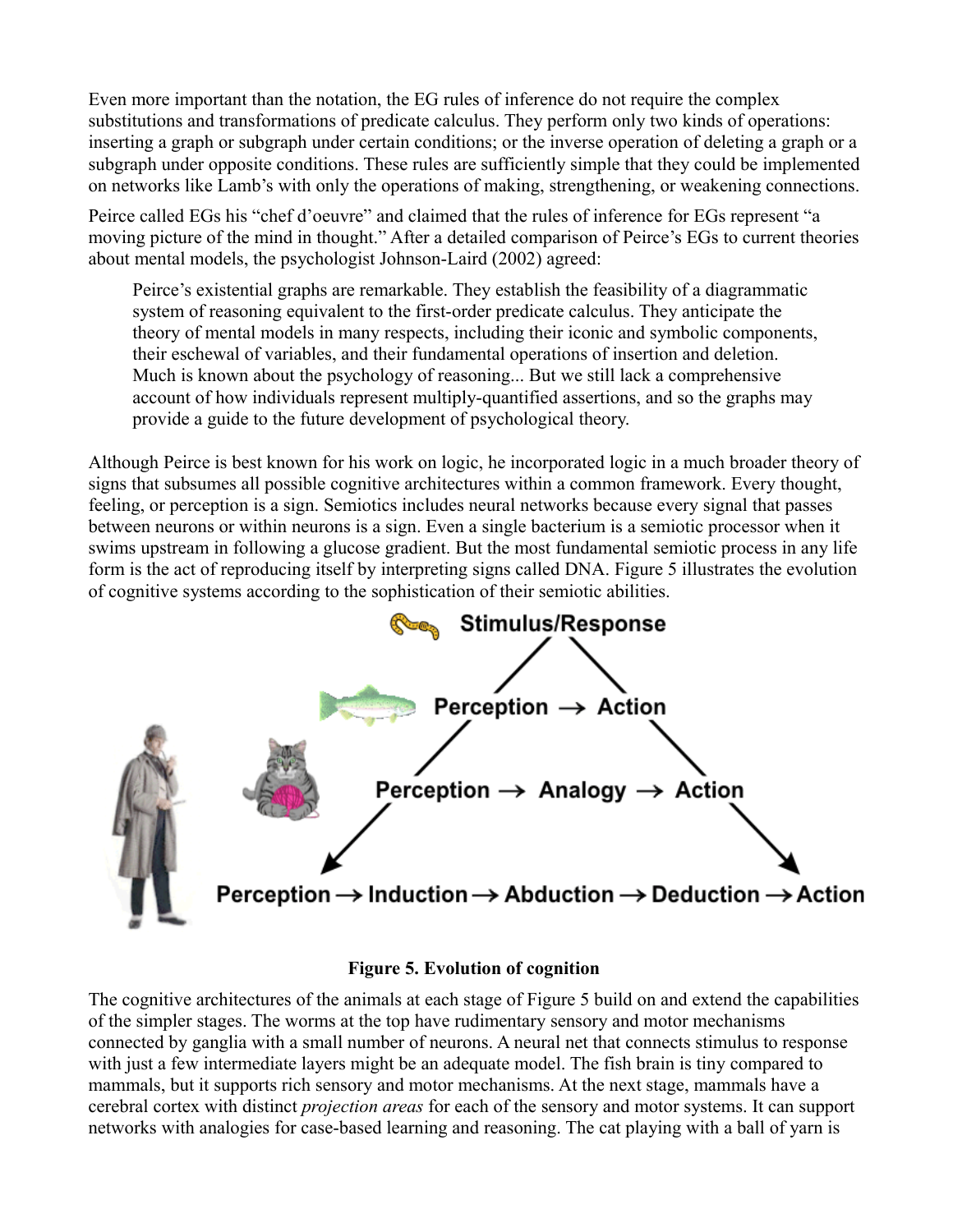practicing hunting skills with a mouse analog. At the human level, Sherlock Holmes is famous for his ability at induction, abduction, and deduction. Peirce distinguished those three ways of using logic and observed that each of them may be classified as a disciplined special case of analogy.

#### **5. VivoMind Cognitive Architecture**

The single most important feature of the VivoMind Cognitive Architecture (VCA) is the high-speed Cognitive Memory™. The first version, implemented in the VivoMind Analogy Engine (VAE), was invented by Arun Majumdar to support the associative comparator illustrated in Figure 1. Another feature, which was inspired by Minsky's Society of Mind, is the distribution of intelligent processing among heterogeneous agents that communicate by passing messages in the Flexible Modular Framework™ (Sowa 2002). Research on bilingualism supports *neurofunctional modularity* for human cognition (Paradis 2009). Practical experience on multithreaded systems with multiple CPUs has demonstrated the flexibility and scalability of a society of distributed heterogeneous agents:

- Asynchronous message passing for control and communication.
- Conceptual graphs for representing knowledge in the messages.
- Language understanding as a knowledge-based perceptual process.
- Analogies for rapidly accessing large volumes of knowledge of any kind.

Learning occurs at every step: perception and reasoning generate new conceptual graphs; analogies assimilate the CGs into Cognitive Memory™ for future use.

The VivoMind Language Processor (VLP) is a semantics-based language interpreter, which uses VAE as a high-speed associative memory and a society of agents for processing syntax, semantics, and pragmatics in parallel (Sowa & Majumdar 2003; Majumdar et al. 2008). During language analysis, thousands of agents may be involved, most of which remain dormant until they are triggered by something that matches their patterns. This architecture is not only computationally efficient, but it produces more accurate results than any single algorithm for NLP, either rule based or statistical.

With changing constraints on the permissible pattern matching, a general-purpose analogy engine can perform any combination of informal analogies or formal deduction, induction, and abduction. At the neat extreme, conceptual graphs have the model-theoretic semantics of Common Logic (ISO/IEC 24707), and VAE can find matching graphs that satisfy the strict constraints of unification. At the scruffy extreme, CGs can represent Schank's conceptual dependencies, scripts, MOPs, and TOPs. VAE can support case-based reasoning (Schank 1982) or any heuristics used with semantic networks. Multiple reasoning methods — neat, scruffy, and statistical — support combinations of heterogeneous theories, encodings, and algorithms that are rarely exploited in AI.

The Structure-Mapping Engine (SME) pioneered a wide range of methods for using analogies (Falkenhainer et al. 1989; Lovett et al. 2010). But SME takes N-cubed time to find analogies in a knowledge base with N options. For better performance, conventional search engines can reduce the options, but they are based on an unordered bag of words or other labels. Methods that ignore the graph structure cannot find graphs with similar structure but different labels, and they find too many graphs with the same labels in different structures.

Organic chemists developed some of the fastest algorithms for representing large labeled graphs and efficiently finding graphs with similar structure and labels. Chemical graphs have fewer types of labels and links than conceptual graphs, but they have many similarities. Among them are frequently occurring subgraphs, such as a benzene ring or a methyl group, which can be defined and encoded as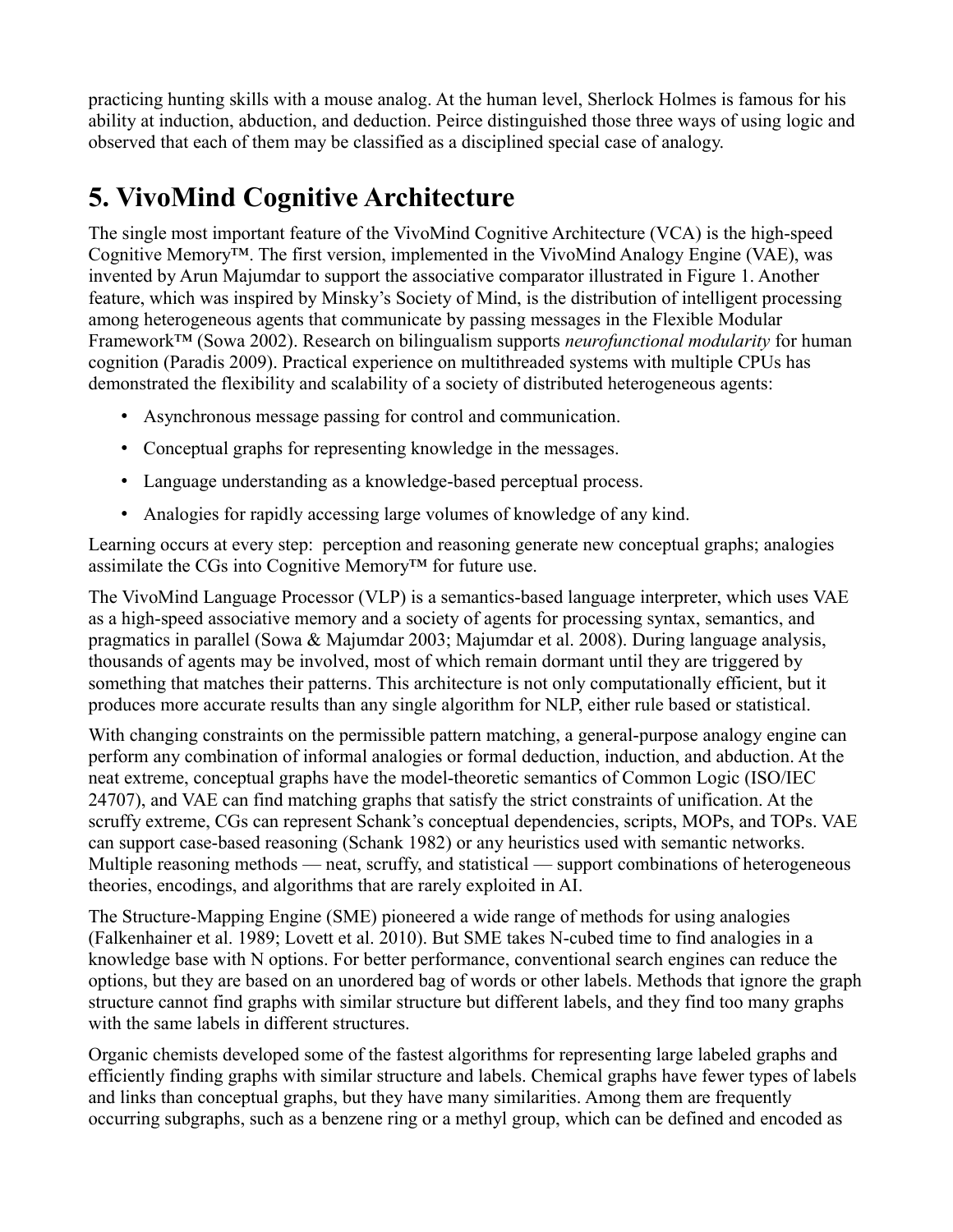single types. Algorithms designed for chemical graphs (Levinson & Ellis 1992) were used in the first high-speed method for encoding, storing, and retrieving CGs in a generalization hierarchy. More recent algorithms encode and store millions of chemical graphs in a database and find similar graphs in logarithmic time (Rhodes et al. 2007). By using a measure of graph similarity and locality-sensitive hashing, their software can retrieve a set of similar graphs with each search.

The original version of VAE used algorithms related to those for chemical graphs. More recent variations have led to a family of algorithms that encode a graph in a *Cognitive Signature*™ that preserves both the structure and the ontology. The encoding time is polynomial in the size of a graph. With a semantic distance measure based on both the structure of the graphs and an ontology of their labels, locality-sensitive hashing can retrieve a set of similar graphs in log(N) time, where N is the total number of graphs in the knowledge base. With this speed, VAE can find analogies in a knowledge base of any size without requiring a search engine as a preliminary filter. For examples of applications, see the slides by Sowa and Majumdar (2009).

The distributed processing among heterogeneous agents supports Peirce's cycle of pragmatism, as illustrated in Figure 6. That cycle relates perception to action by repeated steps of induction, abduction, reasoning, and testing. Each step can be performed by an application of analogy or by a wide variety of specialized algorithms.



**Figure 6. Cycle of Pragmatism**

The cycle of pragmatism shows how the VivoMind architecture brings order out of a potential chaos (or Pandemonium). The labels on the arrows suggest the open-ended variety of heterogeneous algorithms, each performed by one or more agents. During the cycle, the details of the internal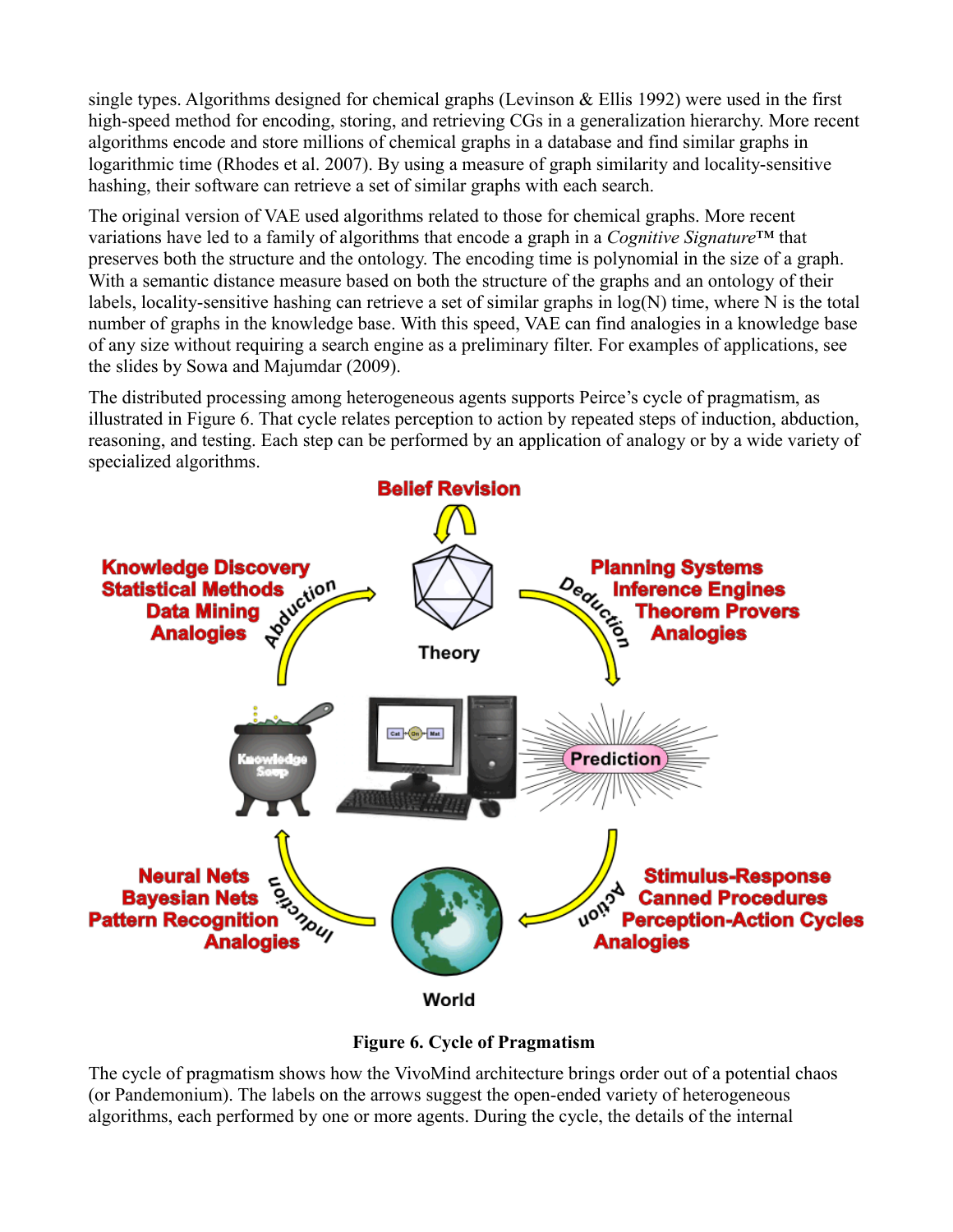processing by any agent is irrelevant to other agents. It could be neat, scruffy, statistical, or biologically inspired. The only requirement is the conventions on the interface to the FMF. An agent that uses a different interface could be enclosed in a wrapper. The overall system is fail soft: a failing agent that doesn't respond to messages is automatically replaced by another agent that can answer the same messages, but perhaps in a very different way. Agents that consistently produce more useful results are rewarded with more time and space resources. Agents that are useless for one application might be rewarded in another application for which their talents are appropriate.

The society of agents can have subsocieties that traverse the cycle of pragmatism at different speeds. Societies devoted to low-level perception and action may traverse each cycle in milliseconds. Societies for reasoning and planning may take seconds or minutes. A society for complex research might take hours, days, or even years.

#### **References**

Anderson, John R., & Gordon H. Bower (1980) *Human Associative Memory: A Brief Edition*, Lawrence Erlbaum Associates, Hillsdale, NJ.

Barsalou, Lawrence W. (2009) Simulation, situated conceptualization, and prediction, *Philosophical Transactions of the Royal Society B* **364**, 1281-1289.

Bybee, Joan (2010) *Language, Usage, and Cognition*, Cambridge: University Press.

Chomsky, Noam (1957) *Syntactic Structures*, Mouton, The Hague.

Deacon, Terrence W. (1997) *The Symbolic Species: The Co-evolution of Language and the Brain*, W. W. Norton, New York.

Deacon, Terrence W. (2004) Memes as signs in the dynamic logic of semiosis: Beyond molecular science and computation theory, in K. E. Wolff, H. D. Pfeiffer, & H. S. Delugach, *Conceptual Structures at Work*, LNAI 3127, Springer, Berlin, pp. 17-30.

Falkenhainer, Brian, Kenneth D. Forbus, Dedre Gentner (1989) The structure mapping engine: algorithm and examples, *Artificial Intelligence* **41**, 1-63.

Harrison, Colin James (2000) PureNet: A modeling program for neurocognitive linguistics, PhD dissertation, Rice University.

Heidorn, George E. (1972) *Natural Language Inputs to a Simulation Programming System*, Report NPS-55HD72101A, Naval Postgraduate School, Monterey, CA.

ISO/IEC (2007) *Common Logic (CL) — A Framework for a family of Logic-Based Languages*, IS 24707, International Organisation for Standardisation, Geneva.

Johnson-Laird, Philip N. (2002) Peirce, logic diagrams, and the elementary processes of reasoning, *Thinking and Reasoning* **8:2**, 69-95.

Laird, John E. (2008) Extending the Soar cognitive architecture, in P. Wang, B. Goertzel, and S. Franklin, eds. *Artificial General Intelligence 2008*, Amsterdam: IOS Press, pp. 224-235.

Lamb, Sidney M. (1966) *Outline of Stratificational Grammar*, Georgetown University Press, Washington, DC.

Lamb, Sydney M. (1999) *Pathways of the Brain: The Neurocognitive Basis of Language*, Amsterdam: John Benjamins.

Lamb, Sydney M. (2004) *Language and Reality*, London: Continuum.

Lamb, Sydney M. (2010) Neurolinguistics, Lecture Notes for Linguistics 411, Rice University. http://www.owlnet.rice.edu/~ling411

Lenat, Douglas B., & Edward A. Feigenbaum (1987) On the thresholds of knowledge, *Proc. IJCAI'87*, pp. 1173- 1182.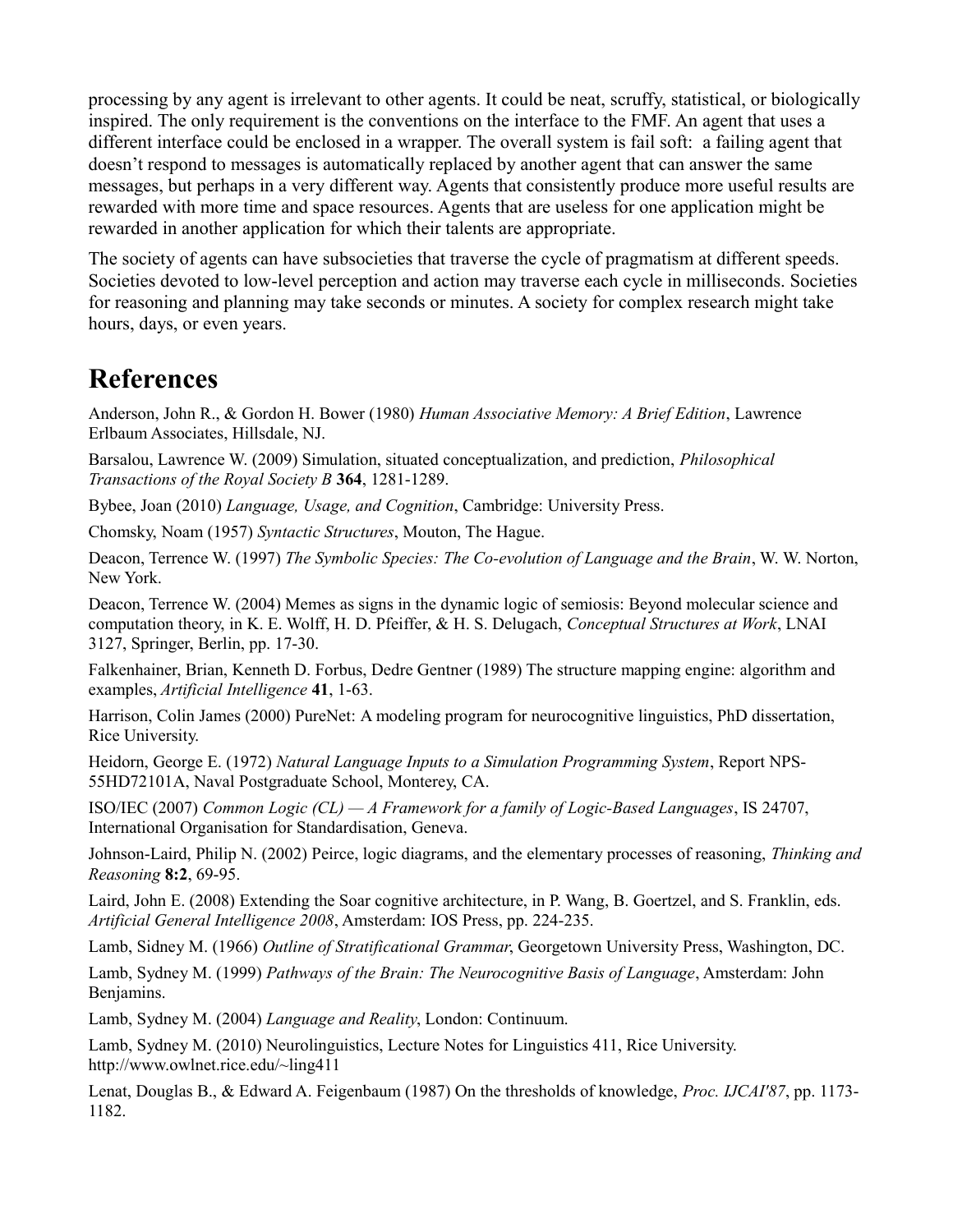Lenat, D. B., & R. V. Guha (1990) *Building Large Knowledge-Based Systems*, Reading, MA: Addison-Wesley.

Limber, John (1973) The genesis of complex sentences, in T. Moore, ed., *Cognitive Development and the Acquisition of Language*, New York: Academic Press, pp. 169-186.

Lovett, Andrew, Kenneth Forbus, & Jeffrey Usher (2010) A structure-mapping model of Raven's Progressive Matrices, *Proceedings of CogSci-10*, pp. 2761-2766.

MacNeilage, Peter F. (2008) *The Origin of Speech*, Oxford: University Press.

Majumdar, Arun K., John F. Sowa, & John Stewart (2008) Pursuing the goal of language understanding, in P. Eklund LNAI 5113, Springer, Berlin, 2008, pp. 21-42. http://www.jfsowa.com/pubs/pursuing.pdf

Majumdar, Arun K., & John F. Sowa (2009) Two paradigms are better than one and multiple paradigms are even better, in S. Rudolph, F. Dau, and S.O. Kuznetsov, eds., http://www.jfsowa.com/pubs/paradigm.pdf

McNeill, David (1970) *The Acquisition of Language*, Harper & Row, New York.

Minsky, Marvin (1986) *The Society of Mind*, Simon & Schuster, New York.

Minsky, Marvin Lee (2006) *The Emotion Machine: Commonsense Thinking, Artificial Intelligence, and the Future of the Human Mind*, Simon & Schuster, New York.

Newell, Allen (1990) *Unified Theories of Cognition*, Harvard University Press, Cambridge, MA.

Newell, Allen, & Herbert A. Simon (1961) GPS, a program that simulates human thought, reprinted in Feigenbaum & Feldman (1963) 279-293.

Newell, Allen, & Herbert A. Simon (1972) *Human Problem Solving*, Prentice-Hall, Englewood Cliffs, NJ.

Paradis, Michel (2009) *Declarative and Procedural Determinants of Second Languages*, Amsterdam: John Benjamins.

Peirce, Charles Sanders (CP) *Collected Papers of C. S. Peirce*, ed. by C. Hartshorne, P. Weiss, & A. Burks, 8 vols., Harvard University Press, Cambridge, MA, 1931-1958.

Quillian, M. Ross (1966) *Semantic Memory*, Report AD-641671, Clearinghouse for Federal Scientific and Technical Information.

Samsonovich, Alexei V. (2010) Toward a unified catalog of implemented cognitive architectures, in A. V. Samsonovich et al., eds., *Biologically Inspired Cognitive Architectures 2010*, Amsterdam: IOS Press, pp. 195- 244.

Singh, Push (2003) Examining the society of mind, *Computing and Informatics* **22**, 521-543.

Sowa, John F. (1976) Conceptual graphs for a data base interface, *IBM Journal of Research and Development* **20:4**, 336-357. http://www.jfsowa.com/pubs/cg1976.pdf

Sowa, John F. (1984) *Conceptual Structures: Information Processing in Mind and Machine*, Addison-Wesley, Reading, MA.

Sowa, John F. (2002) Architectures for intelligent systems, *IBM Systems Journal* **41:3**, 331-349. http://www.jfsowa.com/pubs/arch.htm

Sowa, John F. (2003) Laws, facts, and contexts: Foundations for multimodal reasoning, in *Knowledge Contributors*, edited by V. F. Hendricks, K. F. Jørgensen, and S. A. Pedersen, Kluwer Academic Publishers, Dordrecht, pp. 145-184. http://www.jfsowa.com/pubs/laws.htm

Sowa, John F. (2005) The challenge of knowledge soup, in J. Ramadas & S. Chunawala, *Research Trends in Science, Technology, and Mathematics Education*, Homi Bhabha Centre, Mumbai, pp. 55-90. http://www.jfsowa.com/pubs/challenge.pdf

Sowa, John F. (2006) Worlds, Models, and Descriptions, *Studia Logica*, Special Issue *Ways of Worlds II*, **84:2**, 323-360. http://www.jfsowa.com/pubs/worlds.pdf

Sowa, John F. (2009) Conceptual Graphs for Conceptual Structures, in P. Hitzler & H. Schärfe, eds., *Conceptual Structures in Practice*, Chapman & Hall/CRC Press, pp. 102-136. http://www.jfsowa.com/pubs/cg4cs.pdf